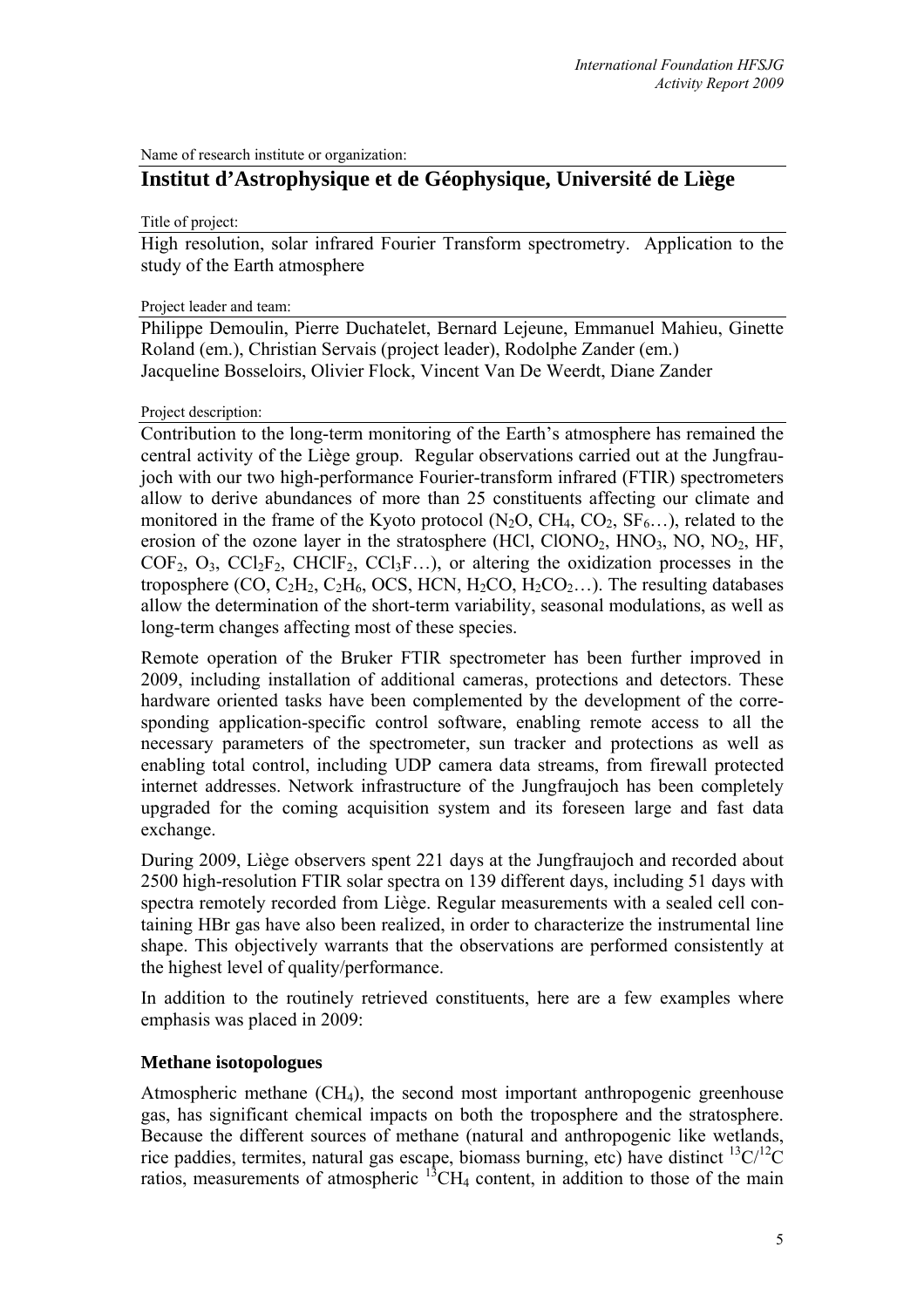isotopologue  ${}^{12}CH_4$ , can be used to investigate individual source strengths as well as their spatial and temporal distributions. Characterization of the isotopic fractionation of methane is therefore important, for example, to help models constrain estimates of the global methane budget. However, experimental data for the  ${}^{13}C/{}^{12}C$  isotope ratio are sparse. In that context, a new retrieval strategy has been developed in order to retrieve  $^{13}$ CH<sub>4</sub> amounts from Jungfraujoch FTIR spectra. Corresponding information content analysis indicates that, in addition to its total column,  ${}^{13}CH_4$  partial columns in the layer [3.58-18] km can be obtained from our measurements.

Comparisons with satellite ACE-FTS measurements have been performed and show a good agreement (see Figure 1).

Analysis of the results reveals a seasonal behaviour of the  ${}^{13}C/{}^{12}C$  isotope ratio, reaching its maximum in summer (July/August) and its minimum during winter (December/January), which is consistent with previous in situ studies.

Comparisons with numerical model data are still under evaluation. Available results were presented at the EGU2009 General Assembly (Duchatelet et al., 2009) and at the ACE science team meeting (Mahieu et al., 2009).



*Figure 1 - Daily mean 13CH4 6-18 km partial columns time series as observed by the ACE-FTS space instrument (blue and light blue circles) and by FTIR spectrometry at Jungfraujoch (yellow circles). Light blue circles correspond to coincident days between satellite and ground-based data. Top panel reproduces relative differences between FTIR and ACE-FTS data (solid line: mean relative difference; dotted lines: 1-σ standard deviation on the mean).*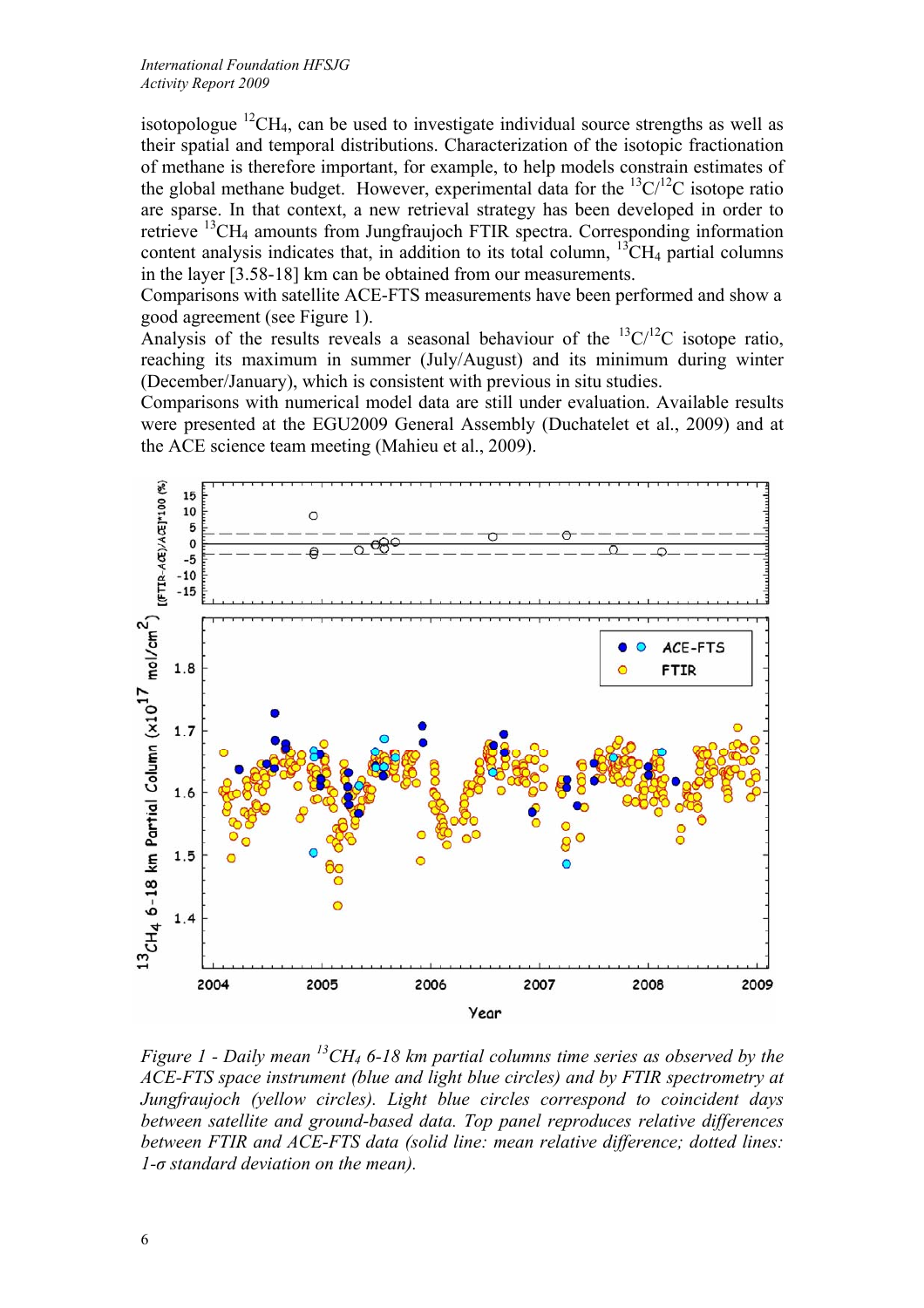#### **Historical observations analysis**

Work on water vapour retrievals from old grating spectra continued to progress: we are now able to analyze these spectra with the same software as we use for the modern FTIR spectra. In the last months, we concentrated our investigations on the spectral region recorded around the HF absorption at  $4038.96 \text{ cm}^{-1}$ , which also contains a few  $H_2O$  absorption lines. To test the validity of our approach, we first reanalysed the HF line, which has been measured in the 80s with a planimeter instrument. The agreement between both methods is rather good for the years 1983 to 1989, but is poorer from 1977 to 1980, suggesting that the equivalent width measurements were not consistently performed over the years. The HF total column time series for this period has therefore been significantly improved (see Figure 2). Water vapour total columns have also been derived from the same spectra. The next step we will be to retrieve  $H_2O$  columns from the other spectral domains recorded

with the old grating spectrometer.



*Figure 2 – Total column of fluorhydric acid HF above Jungfraujoch, derived from spectra acquired by 3 different instruments: the 7-m grating spectrometer from 1976 to 1989 ("DDP"), the home-made Fourier transform spectrometer (FTS) from 1985 to 2006, and the Bruker FTS from 1990 to now. Grating spectra have been analysed by two different methods: in the 80s with a planimeter instrument (green dots), and recently with the SFIT2 software (pink dots).*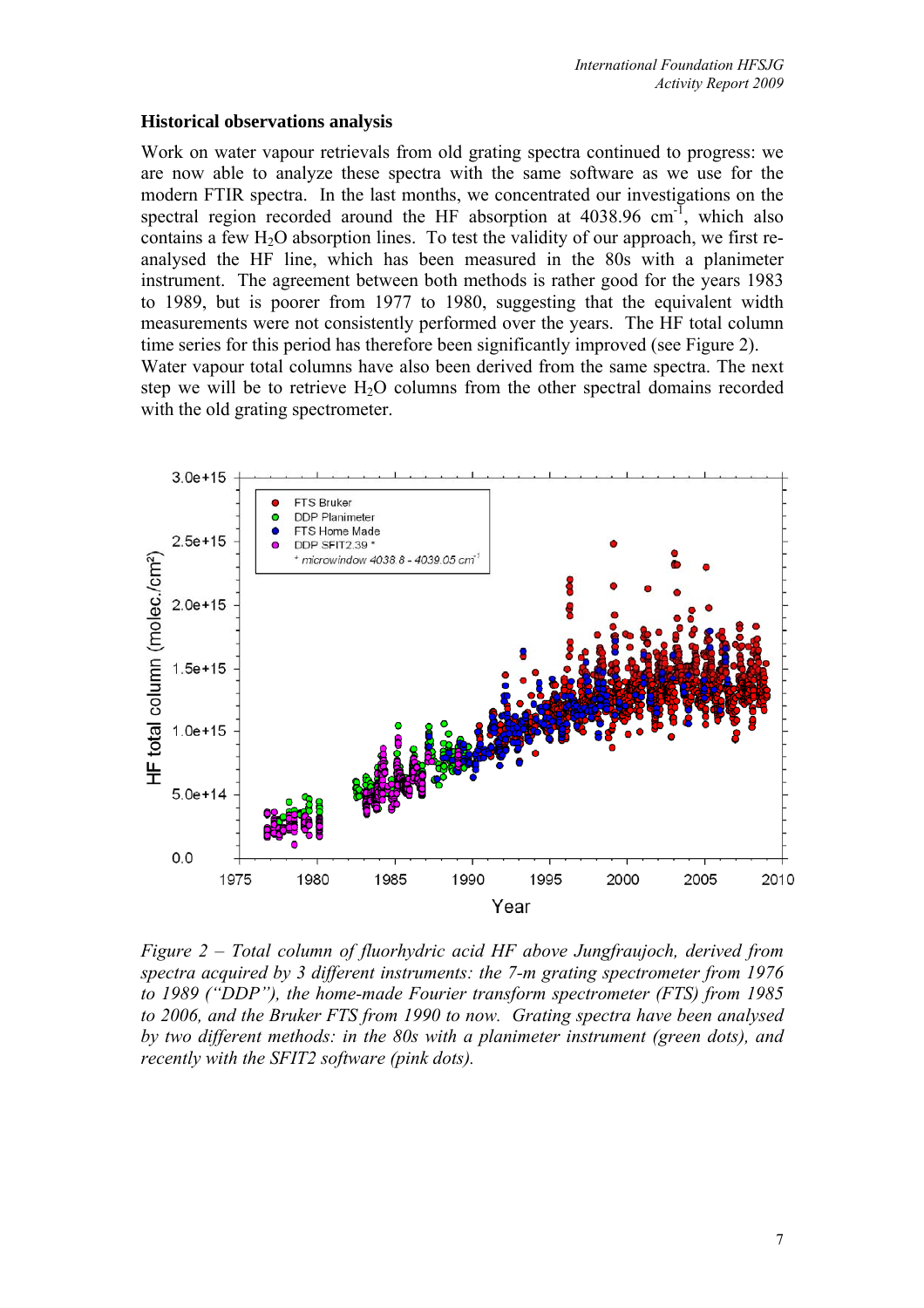# **Water vapour from FTIR spectra**

We have made significant progress in 2009 with respect to water vapour retrievals. In collaboration with IMK-IFU (Garmisch-Partenkirchen, Germany), a strategy to retrieve integrated water vapour (IWV) from FTIR spectra has been set up and optimized so that IWV retrievals match radiosonde characteristics. After implementation of this new strategy, IWV time series from both sites (Jungfraujoch and Zugspitze) have been consistently retrieved.

Using timely coincident spectra from the two Jungfraujoch FTIR spectrometers, we have estimated the precision on IVW retrievals to better than 0.05 mm (i.e.  $\sim$ 3 % of the mean IWV). Given the water vapour atmospheric variability, the differences of IWV retrieved from the two instruments show an exponential increase as a function of the temporal mismatch, already starting at  $\Delta t \approx 1$  minute. This extremely high variability of water vapour with space and time puts strong constraints when it comes to define collocation criteria for intercomparisons between instruments.

Trend analysis of the two FTIR long-term IWV records shows, for the [1996 - 2008] time interval, a positive trend of  $0.8 \pm 0.2$  mm/decade for Zugspitze, whereas Jungfraujoch data exhibit a trend of only  $0.1 \pm 0.1$  mm/decade. The reasons for these dissimilarity still need to be clarified; part of it may be due to the horizontal distance  $(z 250 \text{ km})$  and/or the altitude difference (3.58 versus 2.96 km) of the two stations. It has been shown that the IWV trend patterns above continents are heterogeneous, contrarily to what is observed above the oceans, where a good correlation is found with changes in sea-surface temperatures. More details are available in Sussmann et al. (2009).

Also, we have started to use the PROFFIT algorithm developed at IMK (Karlsruhe, Germany) to perform water vapour retrievals. Its ability to perform spectra inversion on a logarithmic VMR scale is particularly well suited for  $H_2O$  and HDO retrievals, because of the huge vertical gradient of water vapour in the atmosphere.

# **Ozone**

Ozone trends above Jungfraujoch have been updated, using a retrieval strategy that optimizes the vertical information content (Vigouroux et al., Atmos. Chem. Phys., 8, 6865-6886, 2008). Trends have been evaluated by a bootstrap resampling method, for total columns and for partial columns in 4 independent layers of the atmosphere. The following values of the ozone trends and uncertainties (95% confidence limits), in %/year, have been obtained for the period 1995-2008: total column:  $0.00 \pm 0.13$ , ground-10 km:  $-0.30 \pm 0.29$ , 10-18 km:  $-0.15 \pm 0.42$ , 18-27 km:  $0.03 \pm 0.10$ , 27-42 km:  $0.12 \pm 0.10$ . These results have been submitted for inclusion in the next WMO/UNEP Ozone Assessment 2010. Similar partial column products were also used for the validation of ACE-FTS and MAESTRO level 2 products (Dupuy et al., 2009).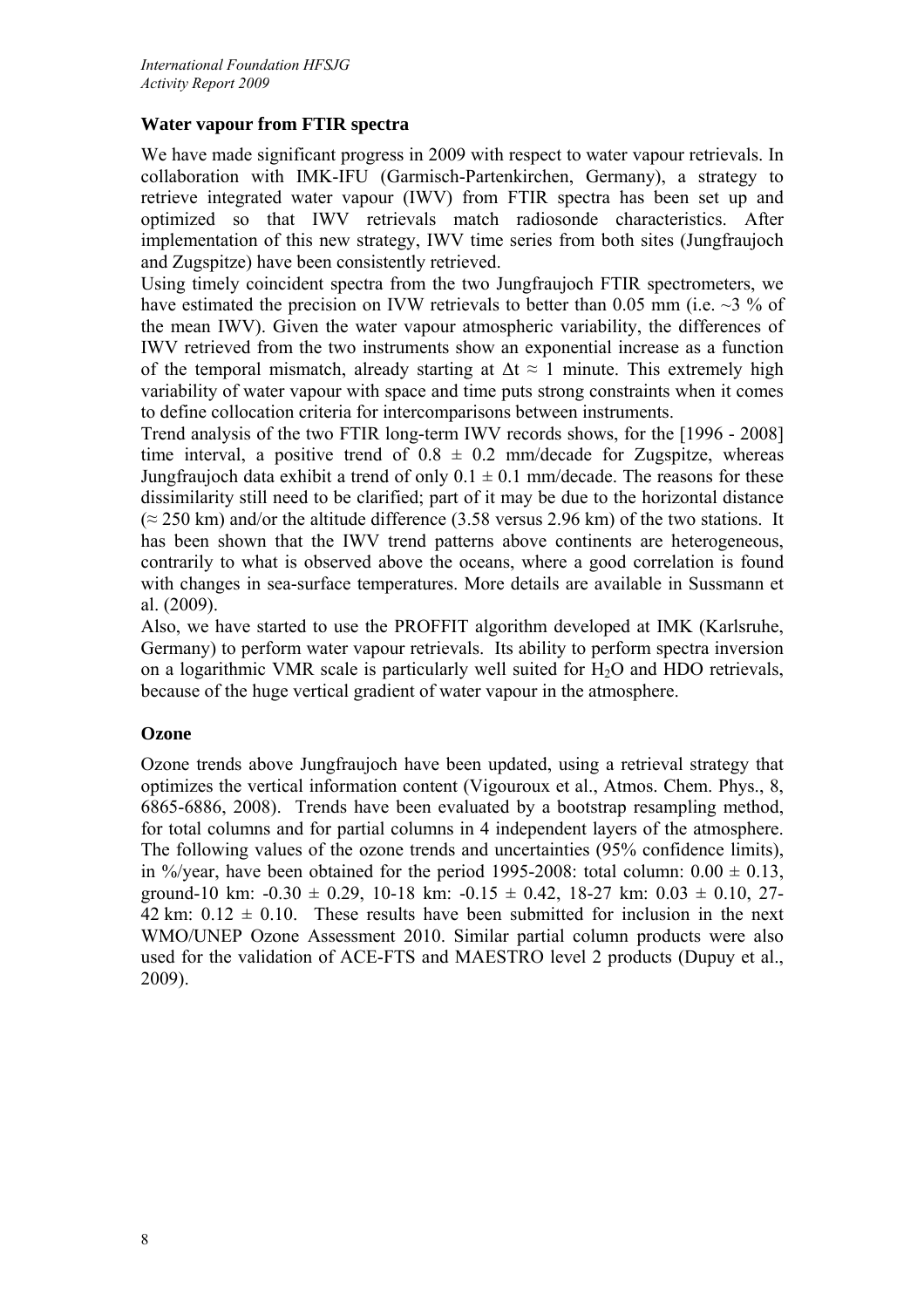

*Figure 3 – Partial columns of ozone in 4 four independent layers of the atmosphere (four lower traces), and ozone total columns (upper trace).* 

# Formic acid H<sub>2</sub>CO<sub>2</sub>

Total vertical column abundances of formic acid above the Jungfraujoch station have been derived for the September 1985 - September 2007 time period. The investigation was based on the spectrometric fitting of five spectral intervals, one encompassing the  $H_2CO_2$   $v_6$  band Q-branch at 1105 cm<sup>-1</sup>, and four additional ones allowing to account for major temperature-sensitive or timely changing interferences by other atmospheric gases, in particular HDO,  $O_3$ ,  $\text{CCl}_2\text{F}_2$  and  $\text{CHClF}_2$ . The a priori  $\text{H}_2\text{CO}_2$  vertical profile used in the retrievals presents a slope which is consistent with the very short lifetime (from a few hours to a few days) of this reactive species and commensurate with numerical values deduced from earlier studies for northern mid-latitudes. Validity of the  $H_2CO_2$  adopted profile in the upper troposphere and up through the lower stratosphere was further assessed by comparison with ACE-FTS solar occultation measurements performed in the geographical region of interest. A major improvement in the absolute determination of the atmospheric  $H_2CO_2$  columns has resulted from the adoption of new spectral line intensities for the  $v_6$  band of transformic acid, resulting in retrieved free tropospheric loadings being about a factor of two smaller than those derived with previous spectroscopic parameters. The main other results derived from this formic acid database indicate that the free tropospheric burden of  $H_2CO_2$  above the Jungfraujoch undergoes important short-term daytime variability, seasonal and inter-annual modulations. For example, Figure 4 reveals an overall seasonal variation, with a broad summer maximum peaking in July, and a November-December-January minimum. This result constitutes an important finding, establishing, for the first time, the existence of a seasonal variation of the free tropospheric loading of  $H_2CO_2$  above a continental site at northern mid-latitudes.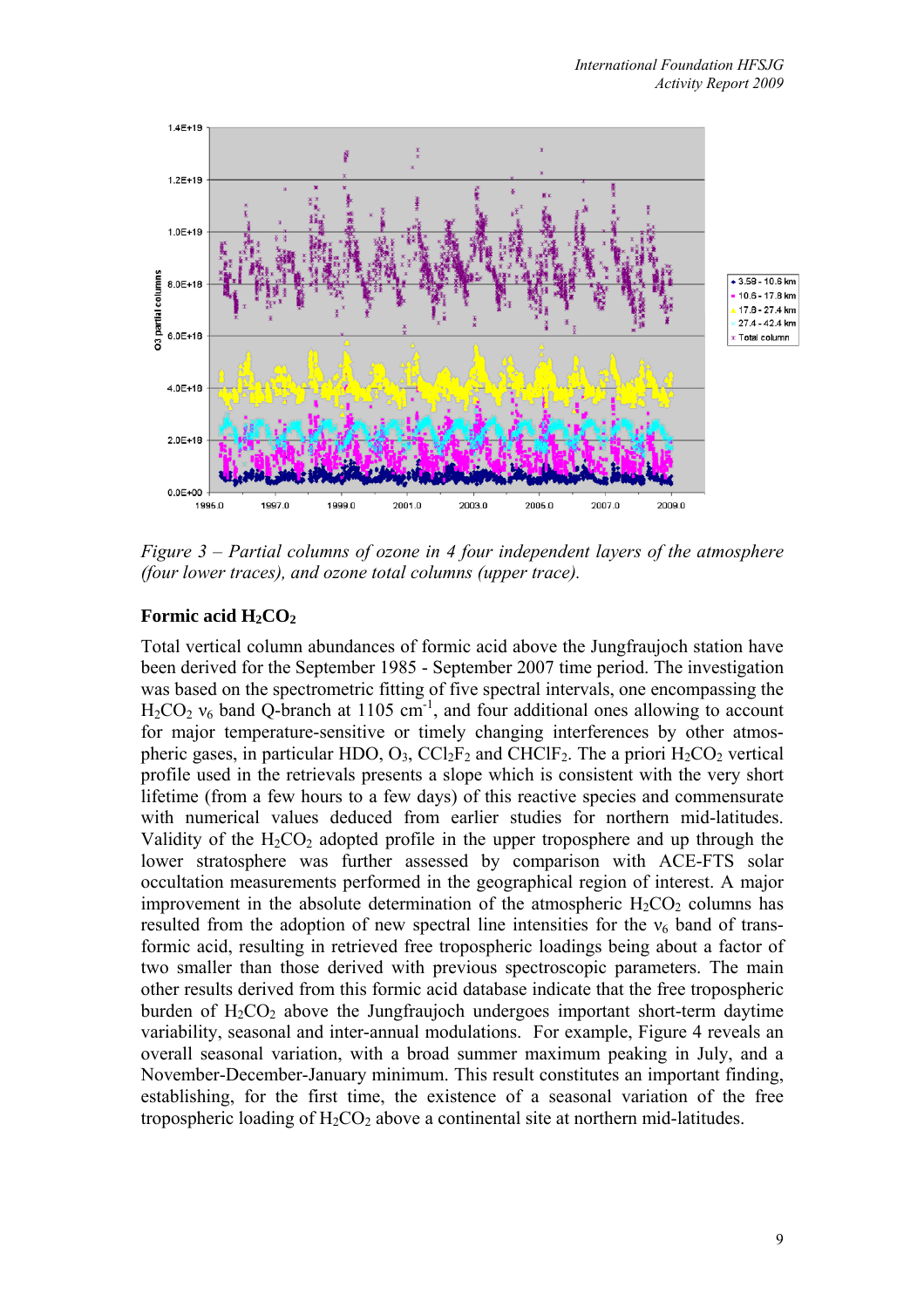

*Figure 4 - Monthly mean column abundances and associated standard deviation bars, displayed on a one-year time base, with 5 obvious monthly mean outliers identified by triangular symbols. The thick curve corresponds to a running mean fit to the black filled symbols only, with a 15-day step and a 2-month wide integration time. The shaded area visualizes the 1-σ standard deviation associated to the running mean curve and reflects primarily the observed inter-annual variability of H<sub>2</sub>CO<sub>2</sub>. The right side scale allows converting an observed total*  $H_2CO_2$  *column abundance read off of the left side scale into a mean VMR concentration (expressed in parts per trillion by volume, i.e., pptv) over the 3.58 to 10.6 km altitude range.* 

Key words:

Earth atmosphere, climate change, greenhouse gases, ozone layer, long-term monitoring, infrared spectroscopy

Internet data bases:

ftp://ftp.cpc.ncep.noaa.gov/ndacc/station/jungfrau/, http://www.nilu.no/nadir/

Collaborating partners/networks:

Main collaborations: IASB (Institut d'Aéronomie Spatiale de Belgique) / NDACC (Network for the Detection of Atmospheric Composition Change, previously NDSC; http://www.ndacc.org/) / GAW-CH / partners of the EC-project HYMN (http://www.knmi.nl/ samenw/hymn/) and GEOMON (http://geomon.ipsl.jussieu.fr/) / NASA Langley Research Center / ACE science team / NASA JPL / University of Oslo / EMPA / University of Leeds / IMK (Forschungszentrum Karlsruhe) / satellite experiments: IASI, AURA, OMI, ACE, ENVISAT / …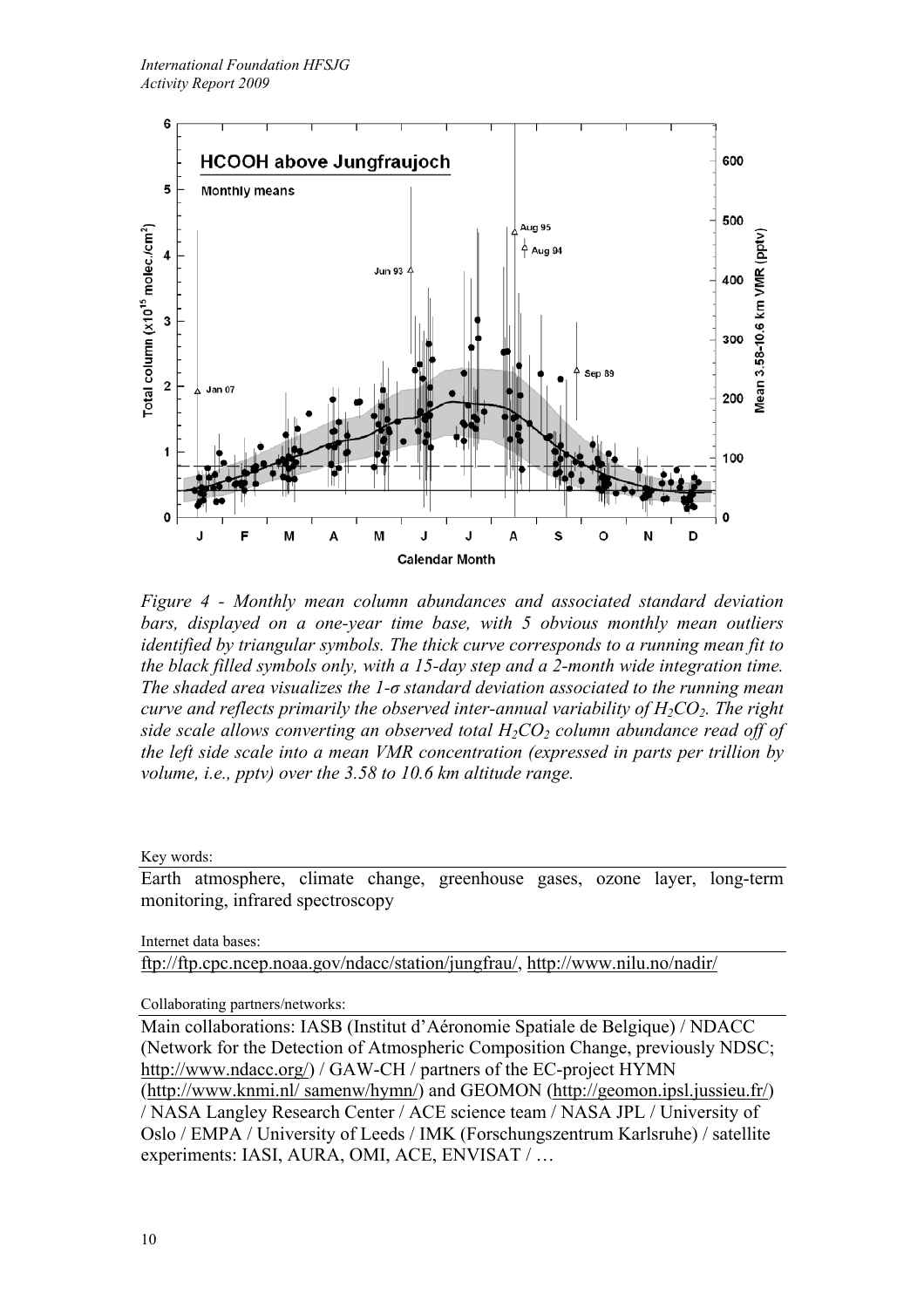Scientific publications and public outreach 2009:

The complete list of GIRPAS publications can be found at http://girpas.astro.ulg.ac.be/girpas/publi03e.htm and http://girpas.astro.ulg.ac.be/girpas/Communic.htm.

#### **Refereed journal articles and their internet access**

Duchatelet, P., E. Mahieu, R. Ruhnke, W. Feng, M. Chipperfield, P. Demoulin, P. Bernath, C.D. Boone, K.A. Walker, C. Servais and O. Flock, An approach to retrieve information on the carbonyl fluoride  $(COF<sub>2</sub>)$  vertical distributions above Jungfraujoch by FTIR multi-spectrum multi-window fitting, Atmos. Chem. Phys., **9**, 9027-9042, 2009.

http://www.atmos-chem-phys.net/9/9027/2009/acp-9-9027-2009.html

Dupuy, E., K. A. Walker, J. Kar, C. D. Boone, C. T. McElroy, P. F. Bernath, J. R. Drummond, R. Skelton, S. D. McLeod, R. C. Hughes, C. R. Nowlan, D. G. Dufour, J. Zou, F. Nichitiu, K. Strong, P. Baron, R. M. Bevilacqua, T. Blumenstock, G. E. Bodeker, T. Borsdorff, A. E. Bourassa, H. Bovensmann, I. S. Boyd, A. Bracher, C. Brogniez, J. P. Burrows, V. Catoire, S. Ceccherini, S. Chabrillat, T. Christensen, M. T. Coffey, U. Cortesi, J. Davies, C. De Clercq, D. A. Degenstein, M. De Mazière, P. Demoulin, J. Dodion, B. Firanski, H. Fischer, G. Forbes, L. Froidevaux, D. Fussen, P. Gerard, S. Godin-Beekman, F. Goutail, J. Granville, D. Griffith, C. S. Haley, J. W. Hannigan, M. Höpfner, J. J. Jin, A. Jones, N. B. Jones, K. Jucks, A. Kagawa, Y. Kasai, T. E. Kerzenmacher, A. Kleinböhl, A. R. Klekociuk, I. Kramer, H. Küllmann, J. Kuttippurath, E. Kyrölä, J.-C. Lambert, N. J. Livesey, E. J. Llewellyn, N. D. Lloyd, E. Mahieu, G. L. Manney, B. T. Marshall, J. C. McConnell, M. P. McCormick, I. S. McDermid, M. McHugh, C. A. McLinden, J. Mellqvist, K. Mizutani, Y. Murayama, D. P. Murtagh, H. Oelhaf, A. Parrish, S. V. Petelina, C. Piccolo, J.-P. Pommereau, C. E. Randall, C. Robert, C. Roth, M. Schneider, C. Senten, T. Steck, A. Strandberg, K. B. Strawbridge, R. Sussmann, D. P. J. Swart, D. W. Tarasick, J. R. Taylor, C. Tétard, L. W. Thomason, A. M. Thompson, M. B. Tully, J. Urban, F. Vanhellemont, T. von Clarmann, P. von der Gathen, C. von Savigny, J. W. Waters, J. C. Witte, M. Wolff, and J. M. Zawodny, Validation of ozone measurements from the Atmospheric Chemistry Experiment (ACE), Atmos. Chem. Phys., **9**, 287-343, 2009. http://www.atmos-chem-phys.net/9/287/2009/acp-9-287-2009.pdf

Li, Q., P.I. Palmer, H.C. Pumphrey, P. Bernath, and E. Mahieu, What drives the observed variability of HCN in the troposphere and lower stratosphere? Atmos. Chem. Phys., **9**, 8531-8543, 2009.

http://www.atmos-chem-phys.net/9/8531/2009/acp-9-8531-2009.html

Payan, S., C. Camy-Peyret, H. Oelhaf, G. Wetzel, G. Maucher, C. Keim, M.Pirre, N. Huret, A. Engel, M. C. Volk, H. Kuellmann, J. Kuttippurath, U.Cortesi, G. Bianchini, F. Mencaraglia, P. Raspollini, G. Redaelli, C.Vigouroux, M. De Mazière, S. Mikuteit, T. Blumenstock, V. Velazco, J. Notholt, E. Mahieu, P. Duchatelet, D. Smale, S. Wood, N. Jones, C.Piccolo, V. Payne, A. Bracher, N. Glatthor, G. Stiller, K. Grunow, P.Jeseck, Y. Te, and A. Butz, Validation of version-4.61 methane and nitrous oxide observed by MIPAS, Atmos. Chem. Phys., **9**, 413-442, 2009.

http://www.atmos-chem-phys.net/9/413/2009/acp-9-413-2009.pdf

Rinsland, C.P., L.S. Chiou, C.D. Boone, P.F. Bernath, and E. Mahieu, First Measurements of the HCFC-142b trend from Atmospheric Chemistry Experiment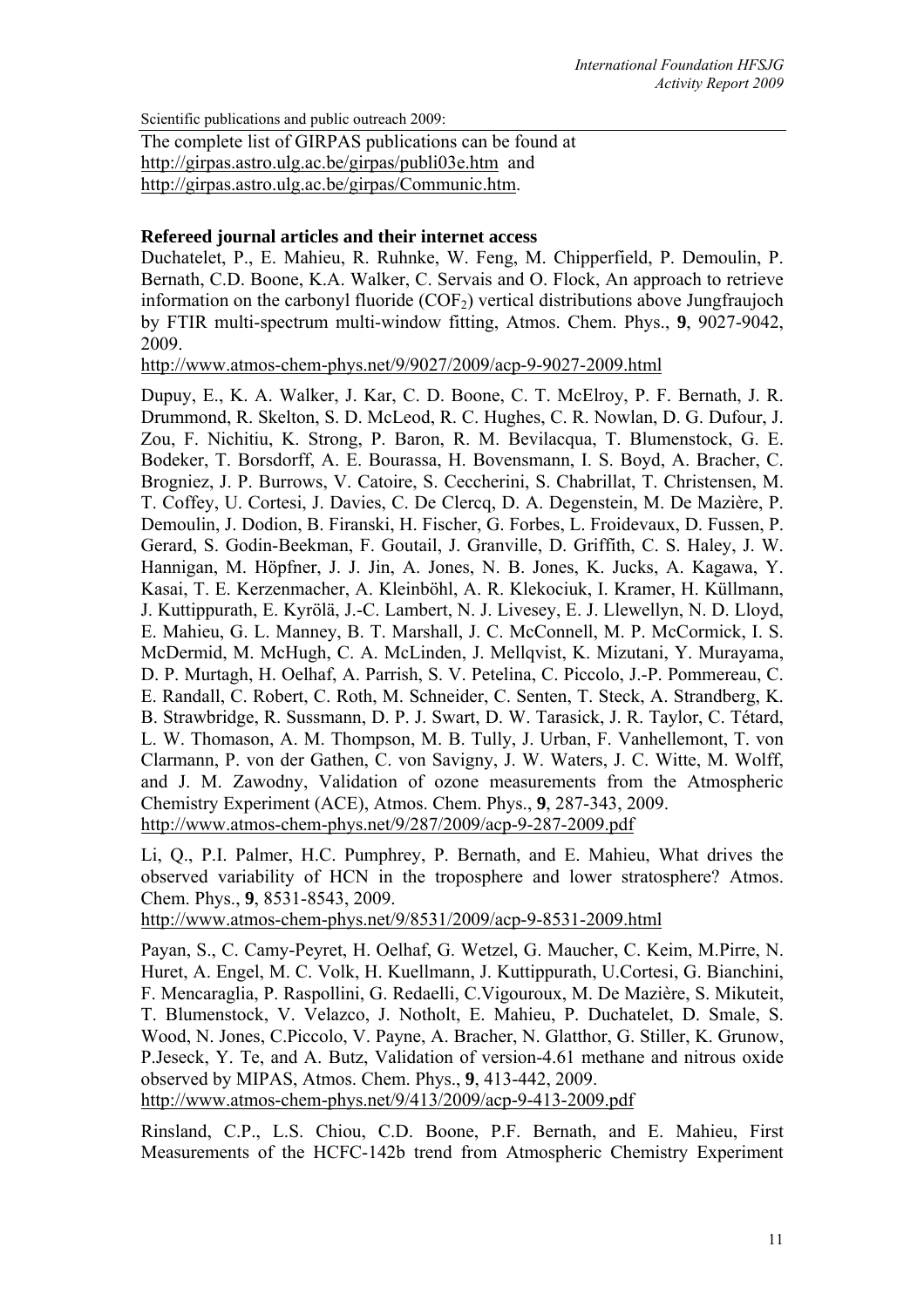(ACE) Solar Occultation Spectra, J. Quant. Spectrosc. Radiat. Transfer, **110**, 2127- 2134, 2009.

http://hdl.handle.net/2268/27959

Sussmann, R., T. Borsdorff, M. Rettinger, C. Camy-Peyret, P. Demoulin, P. Duchatelet, E. Mahieu, and C. Servais, Technical Note: Harmonized retrieval of column-integrated atmospheric water vapor from the FTIR network – first examples for long-term records and station trends, Atmos. Chem. Phys., **9**, 8987-8999, 2009. http://www.atmos-chem-phys.net/9/8987/2009/acp-9-8987-2009.html

### **Conference papers**

Duchatelet, P., E. Mahieu, R. Sussmann, F. Forster, T. Borsdorff, P.F. Bernath, C.D. Boone, K.A. Walker, M. De Mazière, and C. Vigouroux, Determination of isotopic fractionation  $\delta^{13}$ C of methane from ground-based FTIR observations performed at the Jungfraujoch, poster presented at the "EGU 2009 General Assembly", 19 – 24 April 2009, Vienna, Austria, 2009.

http://meetingorganizer.copernicus.org/EGU2009/EGU2009-9914-1.pdf http://girpas.astro.ulg.ac.be/girpas/C2009/Poster\_EGU\_2009\_CH4\_ratio1.pdf

Mahieu, E., P. Duchatelet, C.P. Rinsland, Q. Li, C.D. Boone, K.A. Walker, P.F. Bernath, M. De Mazière, B. Dils, P. Demoulin, R. Zander and C. Servais, Time series of 12CO and 13CO at northern mid-latitudes: Determination of Partial Column and  $\delta^{13}$ C seasonal and interannual variations, poster presented at the "EGU 2009 General Assembly", 19 – 24 April 2009, Vienna, Austria, 2009.

http://meetingorganizer.copernicus.org/EGU2009/EGU2009-10017-1.pdf http://girpas.astro.ulg.ac.be/girpas/C2009/EGU2009\_12CO\_13CO\_final.pdf

Sussmann, R., T. Borsdorf, M. Rettinger, C. Camy-Peyret, P. Demoulin, P. Duchatelet, and E. Mahieu, New multi-station and multi-decadal trend data on precipitable water. Recipe to match FTIR retrievals from NDACC long-time records to radio sondes within 1mm accuracy/precision, poster presented at the "EGU 2009 General Assembly", 19 – 24 April 2009, Vienna, Austria, 2009.

http://meetingorganizer.copernicus.org/EGU2009/EGU2009-10617-2.pdf http://girpas.astro.ulg.ac.be/girpas/C2009/EGU2009-10617-2%5b1%5d.pdf

# **Theses**

Wéber Julien, Réalisation d'un scheduler d'observations semi-automatique pour les spectromètres de la station scientifique du Jungfraujoch (Suisse), Haute Ecole de la Province de Liège, 2008-2009.

# **Data books and reports**

Mahieu, E., C. Servais, P. Duchatelet, P. Demoulin, M. De Mazière, K.A. Walker, C.D. Boone, P.F. Bernath, C.P. Rinsland and R. Zander, Optimised approaches to invert Jungfraujoch high-resolution FTIR observations for long-term monitoring and satellite validation of tropospheric species, in The Remote Sensing of Tropospheric Constituents from Space, ACCENT-TROPOSAT-2: Activities 2007-8 & Final Report, J. Burrows and P. Borrell, Eds., 270-274, 2009.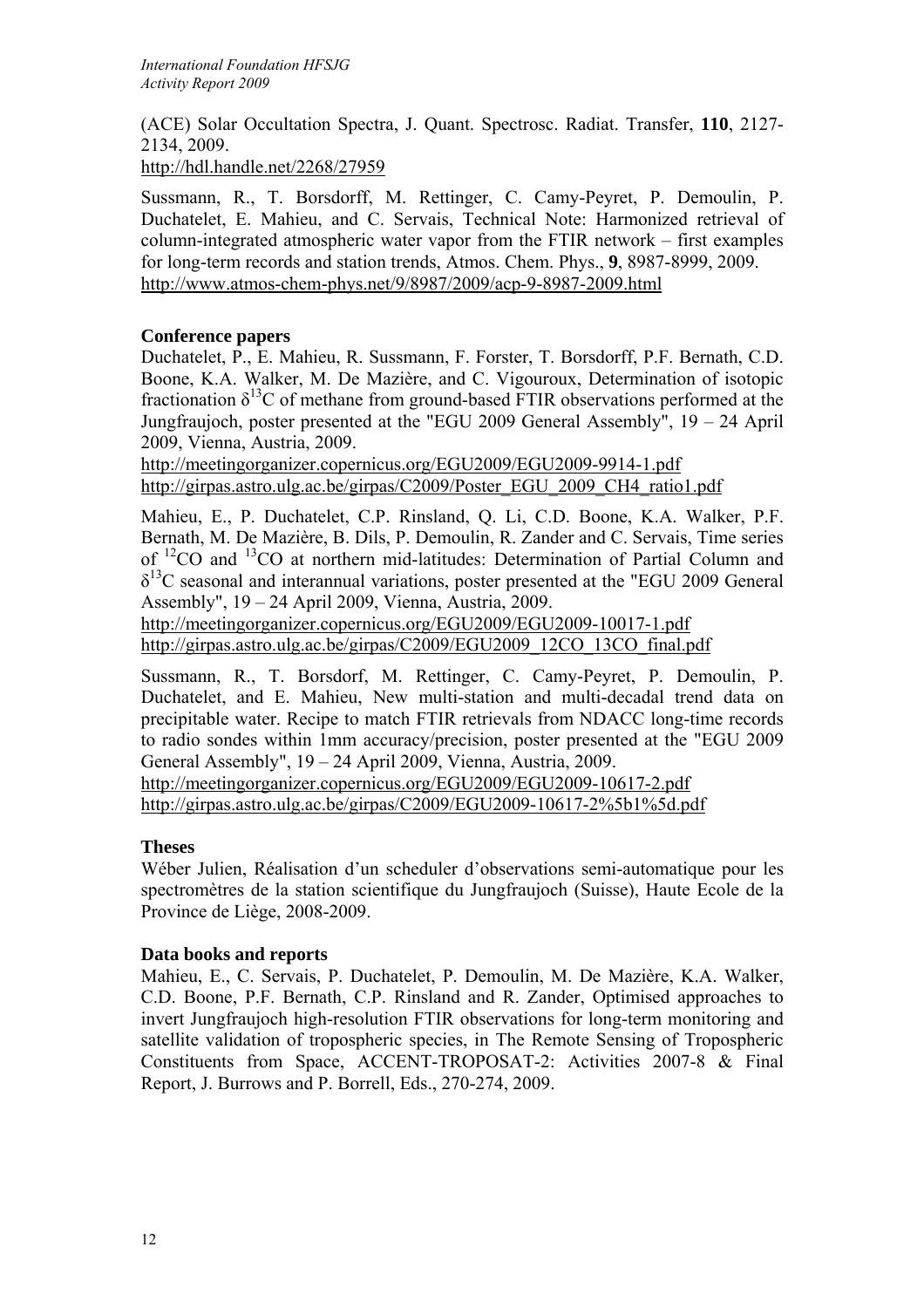### **Radio and television**

Visit at the Jungfraujoch of Sabine Laruelle, Belgian Minister of Science Policy, on November 17, 2009: interview of Christian Servais and Olivier Flock, RTL-TVi television, November 18, 2009.

Address:

Institut d'Astrophysique et de Géophysique - Université de Liège allée du VI août, 17 - Bâtiment B5a B-4000 Sart Tilman (Liège, Belgique)

Contacts:

| Comacio.               |                       |                                    |
|------------------------|-----------------------|------------------------------------|
| Philippe Demoulin      | Tel. +32 4 366 9785   | e-mail: demoulin@astro.ulg.ac.be   |
| Pierre Duchatelet      | Tel. +32 4 366 9786   | e-mail: duchatelet@astro.ulg.ac.be |
| <b>Bernard Lejeune</b> | Tel. $+32$ 4 366 9788 | e-mail: lejeune@astro.ulg.ac.be    |
| <b>Emmanuel Mahieu</b> | Tel. $+3243669786$    | e-mail: mahieu@astro.ulg.ac.be     |
| Ginette Roland         | Tel. +32 4 342 2594   | e-mail: $roland@astro.ulg.ac.be$   |
| Christian Servais      | Tel. +32 4 366 9784   | e-mail: servais@astro.ulg.ac.be    |
| Rodolphe Zander        | Tel. $+32$ 4 366 9756 | e-mail: zander@astro.ulg.ac.be     |
|                        |                       |                                    |

URL: http://girpas.astro.ulg.ac.be/